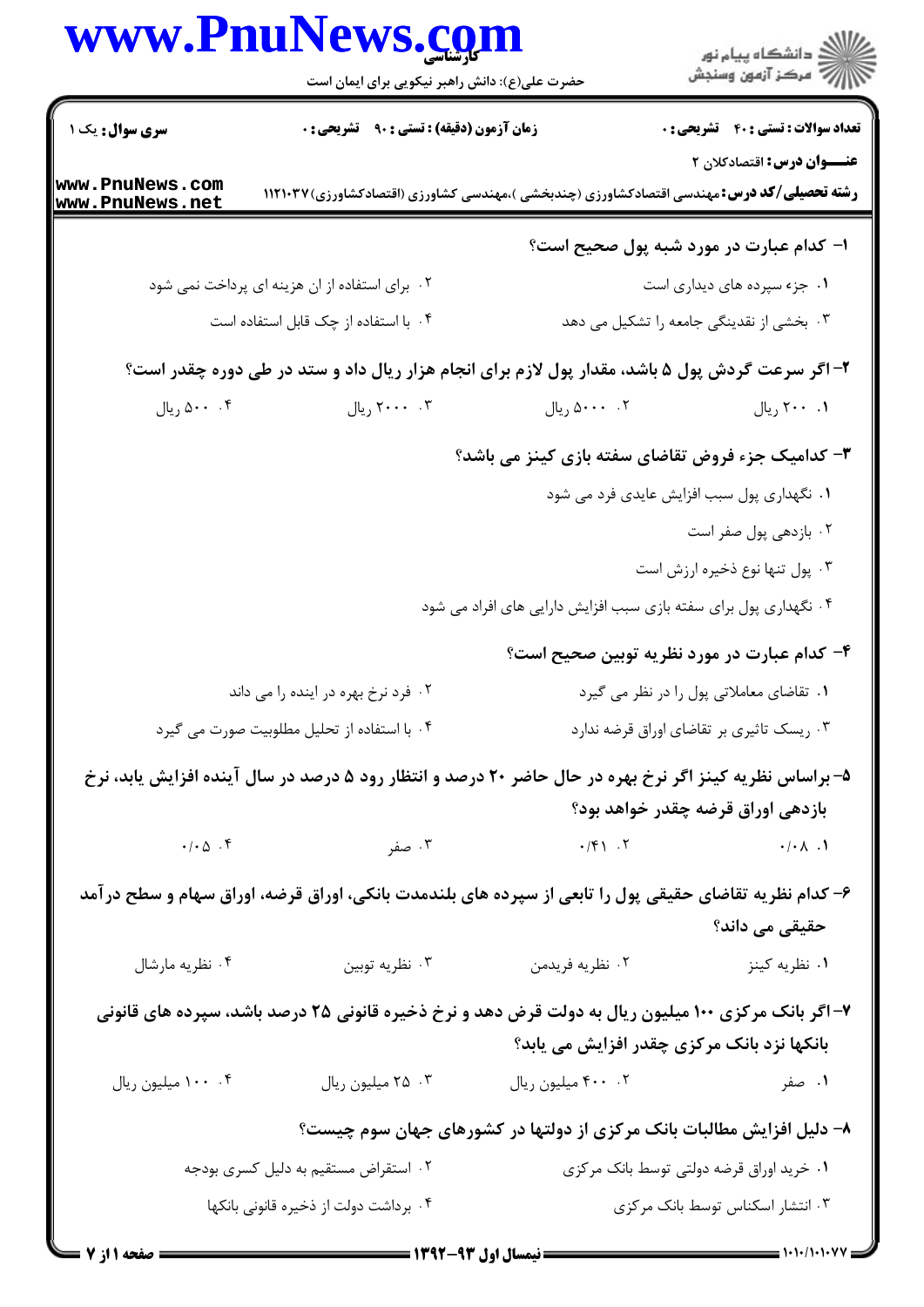|                                    | www.PnuNews.com                                                                                                                                                                                                                                                                                    |                                                                                   | ر دانشگاه پيام نور<br>دانشگاه پيام نور                                    |
|------------------------------------|----------------------------------------------------------------------------------------------------------------------------------------------------------------------------------------------------------------------------------------------------------------------------------------------------|-----------------------------------------------------------------------------------|---------------------------------------------------------------------------|
|                                    | حضرت علی(ع): دانش راهبر نیکویی برای ایمان است                                                                                                                                                                                                                                                      |                                                                                   |                                                                           |
| <b>سری سوال : ۱ یک</b>             | <b>زمان آزمون (دقیقه) : تستی : ۹۰ تشریحی : 0</b>                                                                                                                                                                                                                                                   |                                                                                   | <b>تعداد سوالات : تستی : 40 - تشریحی : 0</b>                              |
| www.PnuNews.com<br>www.PnuNews.net | <b>رشته تحصیلی/کد درس:</b> مهندسی اقتصادکشاورزی (چندبخشی )،مهندسی کشاورزی (اقتصادکشاورزی) ۱۱۲۱۰۳۷                                                                                                                                                                                                  |                                                                                   | عنــوان درس: اقتصادکلان ۲                                                 |
|                                    |                                                                                                                                                                                                                                                                                                    |                                                                                   | ۹− کدام عبارت در مورد منحنی $\emph{LM}$ صحیح است؟                         |
|                                    |                                                                                                                                                                                                                                                                                                    | <b>۱</b> .  ترکیباتی از درآمد ملی و نرخ بهره در بازار کالا را نشان می دهد         |                                                                           |
|                                    |                                                                                                                                                                                                                                                                                                    |                                                                                   | ۰۲ منحنی $\,M$ شیب منفی دارد                                              |
|                                    |                                                                                                                                                                                                                                                                                                    | ۰۳ ارتباط بین درآمد ملی و نرخ بهره تعادلی در بازار پول را نشان می دهد             |                                                                           |
|                                    |                                                                                                                                                                                                                                                                                                    | ۰۴ ارتباط بین درآمد ملی و نرخ ذخیره قانونی را نشان می دهد                         |                                                                           |
|                                    | $L_{\!\scriptscriptstyle 1}$ اگر تقاضای سفته بازی پول به صورت $\, \sigma$ ه $\, - \circ - \circ - L_{\!\scriptscriptstyle 1} = L_{\!\scriptscriptstyle 1} = L_{\!\scriptscriptstyle 1} = L_{\!\scriptscriptstyle 1} = 1$ او تقاضای معاملاتی پول به صورت $\, \tau$ ۲ / - $\, \sigma$ ه $\, - \circ$ | باشد و در آمد ملی ۳۰۰۰ = y یاشد، نرخ بهره تعادلی $(r)$ چقدر است؟                  |                                                                           |
| $\mathbf{Y}$ . $\mathbf{Y}$        |                                                                                                                                                                                                                                                                                                    | $\gamma$ . T $\gamma$ . T $\gamma$ . T                                            |                                                                           |
|                                    |                                                                                                                                                                                                                                                                                                    |                                                                                   | $10$ - کدام یک از گزینه ها ، از عوامل جابه جا کننده منحنی $L M$ نیست $\,$ |
| ۰۴ تقاضای پول                      | ۰۳ سطح قیمتها                                                                                                                                                                                                                                                                                      | ۰۲ نرخ بهره                                                                       | ٠١ عرضه اسمي پول                                                          |
|                                    |                                                                                                                                                                                                                                                                                                    |                                                                                   | ۱۲- کدام عبارت در مورد منحنی <i>IS صح</i> یح است ؟                        |
|                                    |                                                                                                                                                                                                                                                                                                    | ۰۱ ترکیباتی از درآمد ملی و نرخ بهره در بازار پول را نشان می دهد                   |                                                                           |
|                                    |                                                                                                                                                                                                                                                                                                    | ۰۲ به ازای نرخ بهره، مقدار تولید یا درآمد ملی تعادلی در بازار کالا را نشان می دهد |                                                                           |
|                                    |                                                                                                                                                                                                                                                                                                    |                                                                                   | ۰۳ شیب منحنی $I$ S صعودی است $\cdot$                                      |
|                                    |                                                                                                                                                                                                                                                                                                    | ۰۴ نشان می دهد با کاهش نرخ بهره، مقدار تولیدکاهش می یابد                          |                                                                           |
|                                    |                                                                                                                                                                                                                                                                                                    |                                                                                   | ا– شیب منحنی $I$ به کدام عامل وابسته نیست؟ $\blacksquare$                 |
|                                    | ۰۲ نرخ ماليات                                                                                                                                                                                                                                                                                      |                                                                                   | ۰۱ میل نهایی به مصرف                                                      |
|                                    | ۰۴ نرخ بهره                                                                                                                                                                                                                                                                                        |                                                                                   | ۰۳ ضریب نرخ بهره سرمایه گذاری                                             |
|                                    |                                                                                                                                                                                                                                                                                                    |                                                                                   | ۱۴- کدام عامل انعکاسی از حساسیت سرمایه گذاری به نرخ بهره است؟             |
|                                    | ۰۲ نرخ بهره                                                                                                                                                                                                                                                                                        |                                                                                   | ۰۱ ضریب نرخ بهره سرمایه گذاری                                             |
|                                    | ۰۴ تقاضای سرمایه گذاری                                                                                                                                                                                                                                                                             |                                                                                   | ۰۳ میل نهایی به سرمایه گذاری                                              |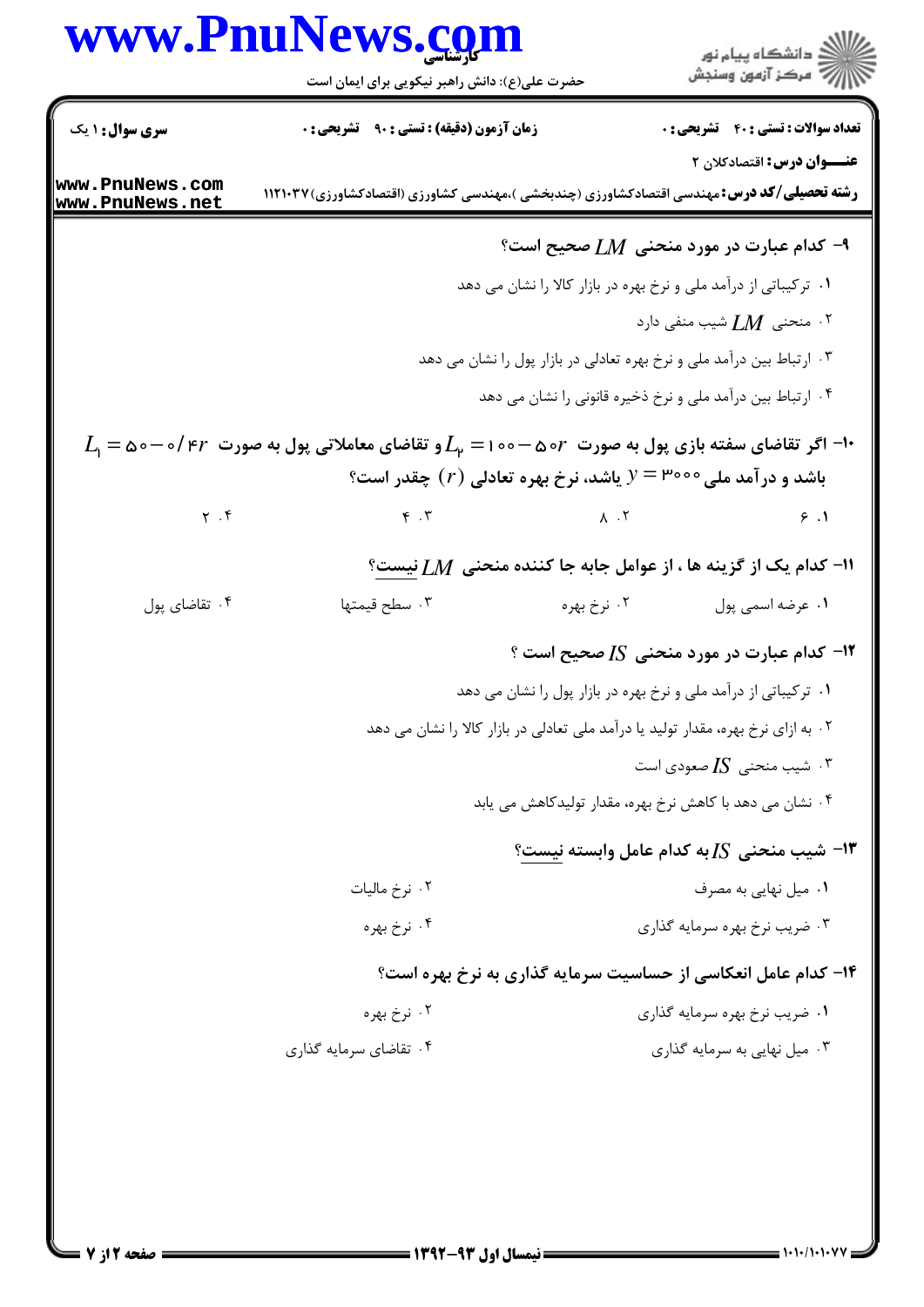## www.PnuNews.com



حضرت علی(ع): دانش راهبر نیکویی برای ایمان است

| <b>سری سوال : ۱ یک</b>                    | <b>زمان آزمون (دقیقه) : تستی : ۹۰٪ تشریحی : 0</b>     | <b>تعداد سوالات : تستی : 40 قشریحی : 0</b>                                                                     |
|-------------------------------------------|-------------------------------------------------------|----------------------------------------------------------------------------------------------------------------|
|                                           |                                                       | عنـــوان درس: اقتصادکلان ۲                                                                                     |
| www.PnuNews.com<br><u>www.PnuNews.net</u> |                                                       | <b>رشته تحصیلی/کد درس:</b> مهندسی اقتصادکشاورزی (چندبخشی )،مهندسی کشاورزی (اقتصادکشاورزی) ۱۱۲۱۰۳۷              |
|                                           |                                                       | 15- ثروت چه اثری بر منحنی $I\!S$ دارد؟                                                                         |
|                                           |                                                       | $I$ ۰۱ سبب می شود منحنی $I$ S به بالا و چپ جابه جا شود $\cdot$                                                 |
|                                           |                                                       | ۰۲ سبب می شود منحنی $I$ S به پایین و چپ جابه جا شود $\cdot$                                                    |
|                                           |                                                       | ۰۳ سبب می شود منحنی $I$ S به بالا و راست جابه جا شود $\cdot$                                                   |
|                                           |                                                       | ۰۴ سبب می شود منحنی $I$ S به پایین و راست جابه جا شود $\cdot$ ۴                                                |
|                                           |                                                       | $\,$ ۱۶ $\,$ نقاط روی منحنی $I$ رو بالا و سمت چپ منحنی $M$ نشان دهنده چه هستند $\,$                            |
|                                           | ۰۲ بازار پول در تعادل و بازار کالا مازاد عرضه دارد    | ۰۱ بازار کالا و پول هر دو مازاد عرضه دارند                                                                     |
|                                           | ۰۴ بازار کالا مازاد عرضه و بازار پول مازاد تقاضا دارد | ۰۳ بازار کالا در تعادل و بازار پول مازاد عرضه دارد                                                             |
|                                           |                                                       | $\cdot$ ۱۷- نقاط سمت راست و پایین منحنی $M$ و سمت راست و بالای منحنی $I$ نشاندهنده چه هستند $\cdot$            |
|                                           | ۰۲ بازار کالا و پول هر دو مازاد عرضه دارند            | ۰۱ بازار کالا مازاد عرضه و بازار پول مازاد تقاضا دارد                                                          |
|                                           | ۰۴ بازار کالا و پول هر دو مازاد تقاضا دارند           | ۰۳ بازار کالا مازاد تقاضا و بازار پول مازاد عرضه دارد                                                          |
|                                           |                                                       | 18- افزایش نرخ مالیات چه اثری بر تعادل بازار کالا و پول دارد؟                                                  |
|                                           |                                                       | ۰۱ باعث جا به جایی منحنی $\,M$ به سمت چپ و سیاست پولی انقباضی می شود $\,$                                      |
|                                           |                                                       | ۰۲ باعث جا به جایی منحنی $I$ S به سمت چپ و سیاست مالی انقباضی می شود $\cdot$ ۲                                 |
|                                           |                                                       | ۰۳ باعث جا به جایی موازی منحنی $I$ S و سیاست مالی انبساطی می شود $\cdot$                                       |
|                                           |                                                       | ۰۴ تأثیری بر تعادل بازار کالا و پول ندارد                                                                      |
|                                           |                                                       | ا- در اثر اجرای کدام سیاست منحنی $I$ [ به سمت بالا و راست و منحنی $M$ ] به سمت بالا و چپ منتقل می شود؟ $\cdot$ |
|                                           | ۰۲ اجرای سیاست مالی و سیاست پولی انقباضی              | ٠١ اجراى سياست مالى و سياست پولى انبساطى                                                                       |
|                                           | ۰۴ اجرای سیاست مالی انبساطی و سیاست پولی انقباضی      | ۰۳ اجرای سیاست مالی انقباضی و سیاست پولی انبساطی                                                               |
|                                           |                                                       | ۲۰- کاهش ضریب در آمدی تقاضای پول چه اثری بر کارایی سیاست پولی و مالی دارد؟                                     |
|                                           |                                                       | ۰۱ کارایی هر دو سیاست را کاهش می دهد                                                                           |
|                                           |                                                       | ۰۲ کارایی هر دو سیاست را افزایش می دهد                                                                         |
|                                           |                                                       | ۰۳ کارایی سیاست پولی را افزایش و کارایی سیاست مالی را کاهش می دهد                                              |
|                                           |                                                       | ۰۴ کارایی سیاست مالی را افزایش و کارایی سیاست پولی را کاهش می دهد                                              |
|                                           |                                                       |                                                                                                                |
|                                           |                                                       | ــــــــــ نیمسال اول ۹۳-۱۳۹۲ ـــــــ                                                                          |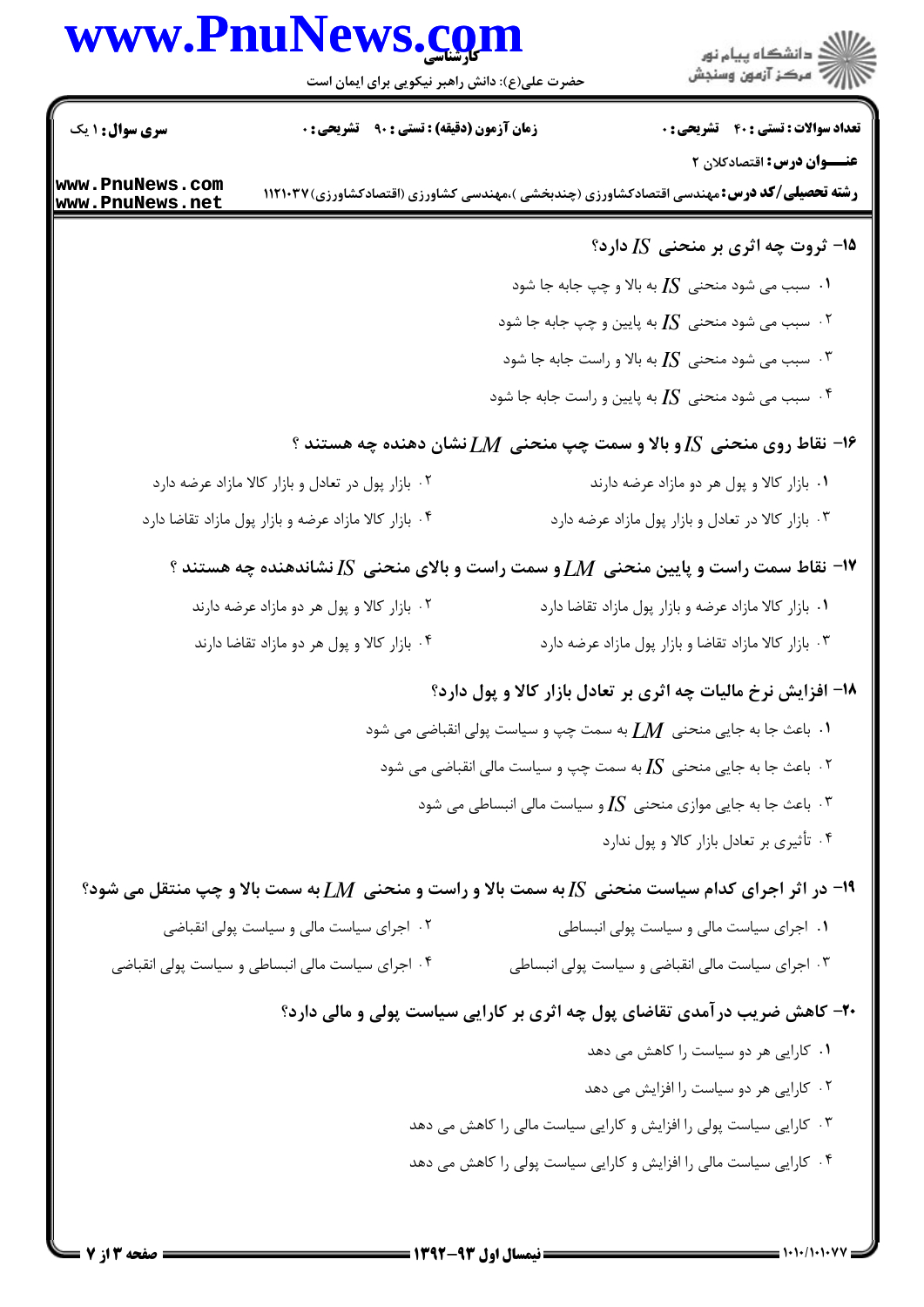## www.PnuNews.com



حضرت علی(ع): دانش راهبر نیکویی برای ایمان است

| <b>سری سوال : ۱ یک</b> | زمان آزمون (دقیقه) : تستی : ۹۰٪ تشریحی : ۰                                                                  | <b>تعداد سوالات : تستی : 40 ٪ تشریحی : 0</b>                                   |
|------------------------|-------------------------------------------------------------------------------------------------------------|--------------------------------------------------------------------------------|
| www.PnuNews.com        |                                                                                                             | عنـــوان درس: اقتصادکلان ۲                                                     |
| www.PnuNews.net        | <b>رشته تحصیلی/کد درس:</b> مهندسی اقتصادکشاورزی (چندبخشی )،مهندسی کشاورزی (اقتصادکشاورزی)۱۱۲۱۰۳۷            |                                                                                |
|                        |                                                                                                             | <b>۳۱</b> - چه زمانی اثر جایگزینی کامل در بازار پولی و مالی وجود دارد؟         |
|                        | ۰۱ در حالتی که منحنی $\,M$ افقی است و سیاست مالی انبساطی اجرا می شود .                                      |                                                                                |
|                        | ۰۲ در حالتی که منحنی $\,L\!M$ عمودی است و سیاست مالی انبساطی اجرا می شود $\,$                               |                                                                                |
|                        | ۰۳ تقاضای پول نسبت به نرخ بهره با کشش است و سیاست مالی انقباضی اجرا می شود                                  |                                                                                |
|                        |                                                                                                             | ۰۴ در حالتی که منحنی $I$ [ افقی است و سیاست مالی انقباضی اجرا می شود $\cdot$ ۴ |
|                        |                                                                                                             | ۲۲- کدام عبارت صحیح است؟                                                       |
|                        | د. درحالتی که منحنی $\bm{L}\bm{M}$ افقی و منحنی $\bm{I}$ عمودی است سیاست پولی باعث کارایی است $\bm{\cdot}$  |                                                                                |
|                        | ۰۲ درحالتی که منحنی $\,M$ افقی و منحنی $\,I\mathrm{S}$ عمودی است سیاست مالی فاقد کارایی است $\,$            |                                                                                |
|                        | ۰۳ درحالتی که منحنی $\bm{L}\bm{M}$ افقی و منحنی $I$ S عمودی است سیاست مالی دارای بیشترین کارایی است $\cdot$ |                                                                                |
|                        | ۰۴ درحالتی که منحنی $LM$ افقی و منحنی $I$ S عمودی است سیاست پولی و مالی دارای بیشترین کارایی است $\cdot$ ۴  |                                                                                |
|                        | ۲۳- اثر افزایش نرخ ارز در صورت ثابت بودن سایر شرایط، بر صادرات و واردات چیست؟                               |                                                                                |
|                        | ۰۲ صادرات کاهش و واردات افزایش می یابد                                                                      | ۰۱ صادرات افزایش و واردات کاهش می یابد                                         |
|                        | ۰۴ هر دو کاهش می یابند                                                                                      | ۰۳ هر دو افزایش می یابند                                                       |
|                        |                                                                                                             | ۰۲۴ کدام عبارت در مورد منحنی $BP$ صحیح است؟                                    |
|                        |                                                                                                             | ا.  منحنی $BP$ به صورت خط مستقیم است $\,$                                      |
|                        | $\cdot$ نشان می دهد که با افزایش ${\cal Y}$ تعادل تراز پرداخت ها ایجاب می کند که ۲ افزایش یابد. $\cdot$     |                                                                                |
|                        | ۰۳ رابطه معکوس درآمد ملی و نرخ بهره را زمانی که بازار متعادل است نشان می دهد                                |                                                                                |
|                        |                                                                                                             | ۰۴ نشان می دهد که خالص صادرات و درآمد ملی رابطه افزایشی دارند                  |
|                        | ۹۵– اگر تقاطع منحنی های $LM$ و $S$ در سمت چپ و بالای منحنی $BP$ باشد، چه حالتی در اقتصاد وجود دارد؟         |                                                                                |
|                        |                                                                                                             | ٠١ بازار كالا و پول در تعادل و مازاد تقاضا ارز وجود دارد                       |
|                        |                                                                                                             | ۰۲ بازار کالا و پول در تعادل و مازاد عرضه ارز وجود دارد                        |
|                        |                                                                                                             | ۰۳ مازاد کالا در بازار وجود دارد و بازار پول و ارز در تعادل است                |
|                        |                                                                                                             | ۰۴ مازاد عرضه پول و ارز وجود دارد و بازار کالا در تعادل است                    |
|                        |                                                                                                             |                                                                                |

 $1.1.11.1.1.$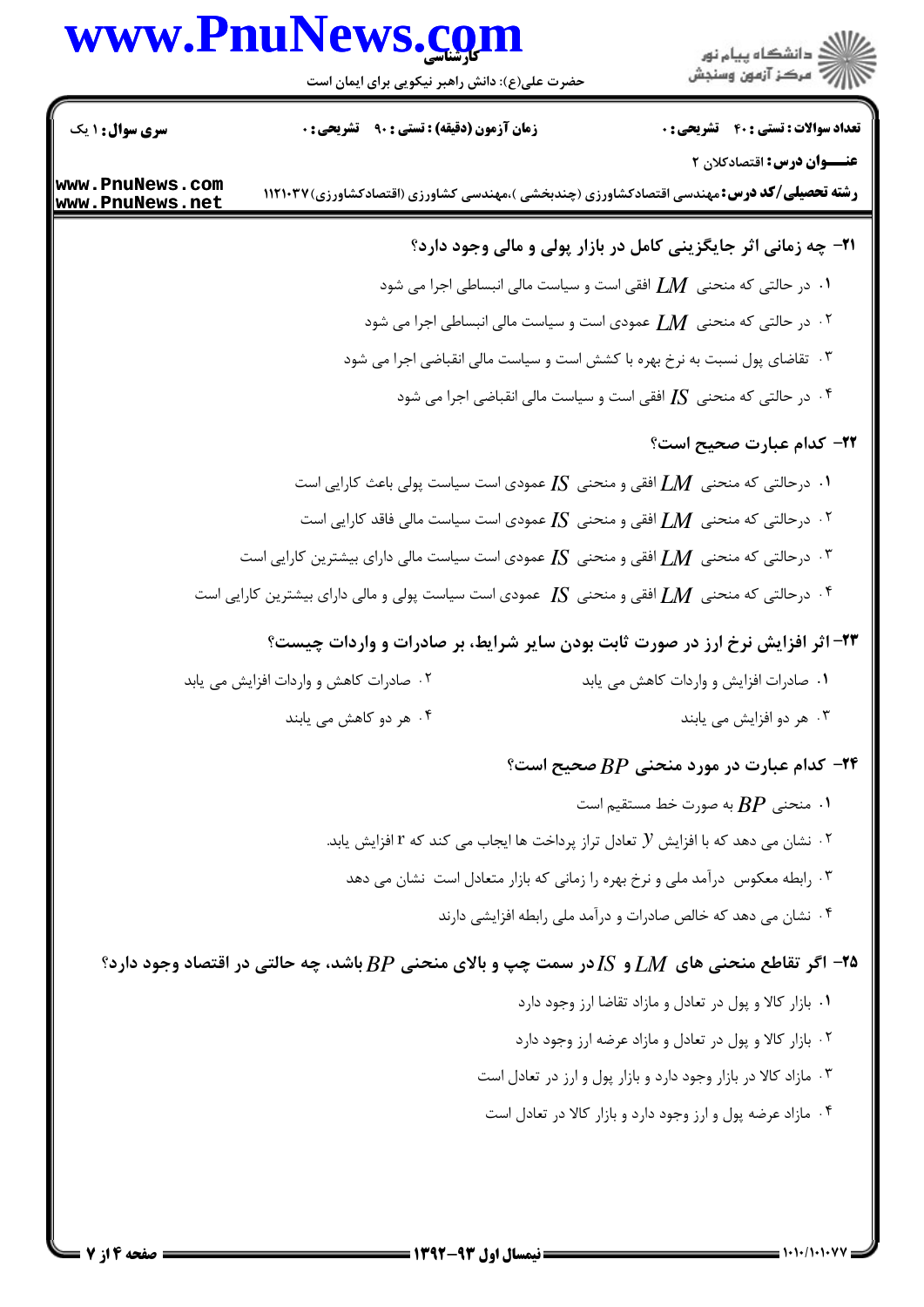## كارشناسي **[www.PnuNews.com](http://www.PnuNews.com)**



حضرت علي(ع): دانش راهبر نيكويي براي ايمان است

**عنـــوان درس:** اقتصادکلان ۲ **رشته تحصیلی/کد درس:**مهندسی اقتصادکشاورزی (چندبخشی )،مهندسی کشاورزی (اقتصادکشاورزی)۱۱۲۱۰۳۷ نعداد سوالات : تستي : 40 ٪ تشريحي : . زمان آزمون (دقيقه) : تستي : ٩٠ ٪ تشريحي : . سري سوال : ١ يك ۲۶– کدام عبارت صحیح است ؟ ا . در سیستم نرخ ارز ثابت سیاست پولی دارای کارایی زیادی است ۰۲ در سیستم نرخ ارز شناور سیاست مالی دارای کارایی زیادی است. ۰۳ در سیستم نرخ ارز ثابت سیاست مالی دارای کارایی زیادی است. ۰۴ در سیستم نرخ ارز شناور سیاست پولی کارایی چندانی ندارد ۴۳- چه ارتباطی بین شیب تقاضای کل  $(AD)$  و شیب منحنی های  $\emph{LM}$  و  $S$  وجود دارد؟ - 
% 7" RN *AD* J Z
% 7" RN *IS* D *LM* , % .  $B$ ۰۲ ارتباطی بین شیب  $\emph{LM}$  و  $IS$  و شیب  $AD$  وجود ندارد  $^{\mathsf{r}}$ ا شیب  $AD$  با شیب منحنی  $I$ S رابطه مستقیم دارد.  $\Lambda D$ شیب  $AD$  با شیب منحنی  $I$ S رابطه معکوس دارد. **\*** ۲۸- اگر سرمایه گذاری نسبت به نرخ بهره کاملاً بی کشش باشد، منحنی تقاضای کل چه شکلی دارد؟ 7" 8i 7" -/ . - % . . . . ۰۲ افقے است ۰۱ عمودی است **۲۹- کدام فرض جزء فروض استخراج منحنی عرضه نیروی کار در حالت کلاسیک است؟** ۰۱ چسبندگی دستمزد وجود دارد ۰۲ تولیدکنندگان بر اساس دستمزد حقیقی و کارگران بر مبنای دستمزد اسمی تصمیم گیری می کنند ۰۳ توهم پولی وجود ندارد ۰۴ تولیدکنندگان و کارگران بر مبنای دستمزد اسمی تصمیم گیری می کنند ۳۰- منحنی عرضه نیروی کار در صورت چسبندگی قیمتها و وجود نیروی کار بیکار در اقتصاد به چه صورتی خواهد بود؟ ۰۲ منحنی با شیب نزولی J &: 7" J - % . . ۴ . منحنی به صورت افقی / . . . **[www.PnuNews.com](http://pnunews.com) [www.PnuNews.net](http://pnunews.net)**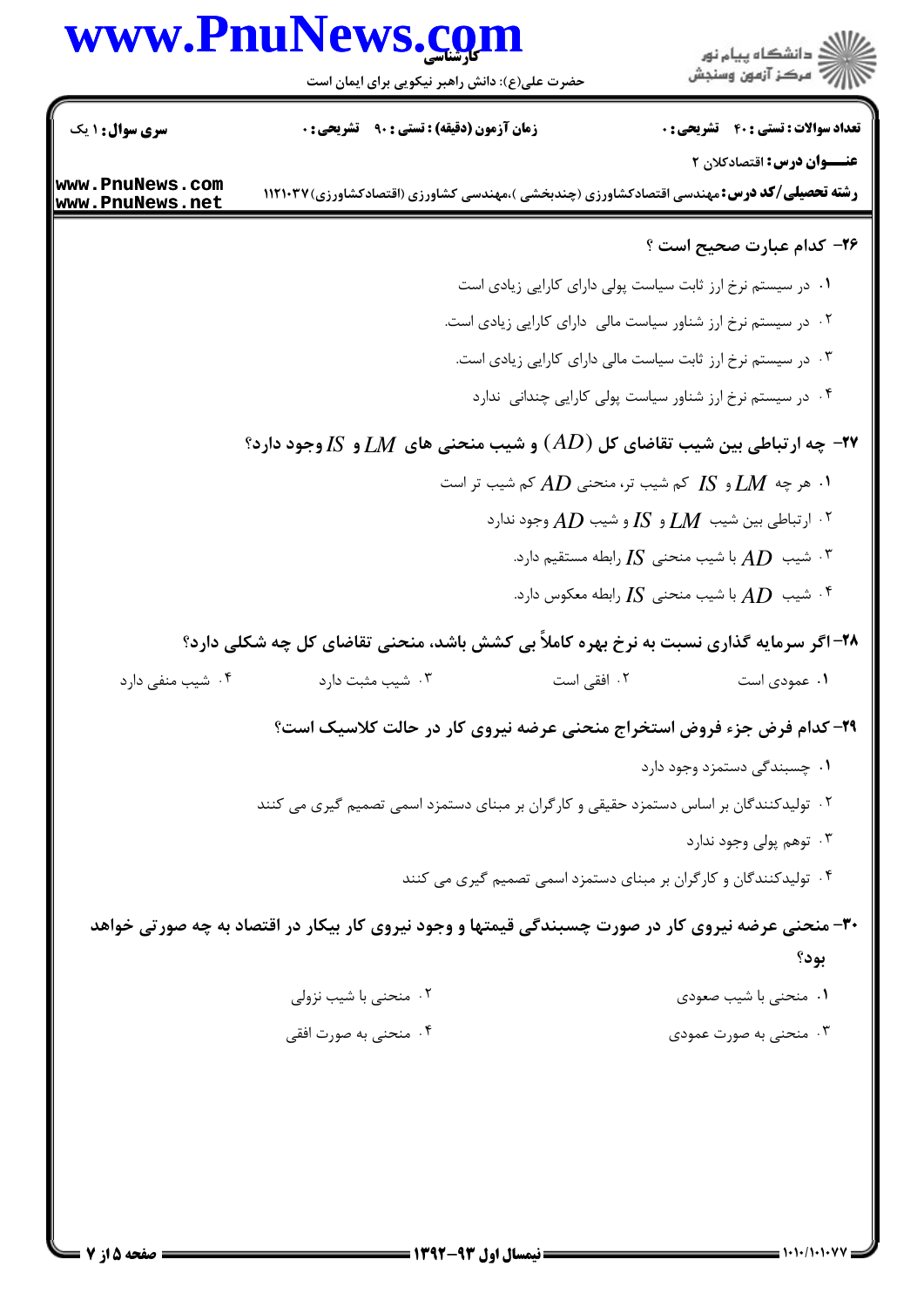|                                    | www.PnuNews.com<br>حضرت علی(ع): دانش راهبر نیکویی برای ایمان است | ر دانشڪاه پيام نور<br>اڳ مرڪز آزمون وسنڊش                                                                                              |
|------------------------------------|------------------------------------------------------------------|----------------------------------------------------------------------------------------------------------------------------------------|
| <b>سری سوال :</b> ۱ یک             | زمان آزمون (دقیقه) : تستی : ۹۰٪ تشریحی : ۰                       | <b>تعداد سوالات : تستی : 40 ٪ تشریحی : 0</b>                                                                                           |
| www.PnuNews.com<br>www.PnuNews.net |                                                                  | <b>عنـــوان درس:</b> اقتصادکلان ۲<br><b>رشته تحصیلی/کد درس:</b> مهندسی اقتصادکشاورزی (چندبخشی )،مهندسی کشاورزی (اقتصادکشاورزی) ۱۱۲۱۰۳۷ |
|                                    |                                                                  | ۰۳۱ در حالت کینزی چه ارتباطی بین شیب تابع تولید و منحنی عرضه کل $(AS)$ وجود دارد $\bullet$                                             |
|                                    |                                                                  | . هر چه تابع تولید پرشیب تر باشد منحنی $AS$ پرشیب تر خواهد بود $\Lambda S$                                                             |
|                                    |                                                                  | ۰۲ هر چه تابع تولید پرشیب تر باشد منحنی $AS$ کم شیب تر خواهد بود $\cdot$                                                               |
|                                    |                                                                  | ۰۳ ارتباطی بین شیب تابع تولید و منحنی $AS$ وجود ندارد $\cdot$                                                                          |
|                                    |                                                                  | ۰۴ هر چه تابع تولید کم شیب تر باشد منحنی $AS$ عمودی تر خواهد بود.                                                                      |
|                                    |                                                                  | ٣٢- پول خنثی چیست؟                                                                                                                     |
|                                    | ۰۲ پولی که قدرت خرید آن صفر است                                  | ۰۱ پولی که تغییر آن اثری بر متغیرهای حقیقی ندارد                                                                                       |
|                                    | ۰۴ پولی که واحد آن غیر از واحد پول رسمی کشور باشد                | ۰۳ پولی که تورم از آن کسر شده باشد                                                                                                     |
|                                    |                                                                  | ۰۳۳ در چه صورت سیاست پولی قادر به جا به جایی منحنی $(AD)$ نخواهد بود $\bullet$                                                         |
|                                    | ۰۲ منحنی $\,M\,$ در دام نقدینگی قرار داشته باشد $\,$             | در حالت افقی باشد $IS$ $\cdot$ $\cdot$                                                                                                 |
|                                    | شحنی $AD$ به صورت افقی باشد $\cdot$ ۴                            | ۰۳ حالت کلاسیک $AS$ وجود داشته باشد.                                                                                                   |
|                                    |                                                                  | ۳۴- منحنی فیلیپس نشان دهنده چیست؟                                                                                                      |
|                                    | ۰۲ ارتباط بین افزایش تولید و بیکاری                              | ۰۱ ارتباط بین دستمزد و بیکاری                                                                                                          |
|                                    | ۰۴ ارتباط بين افزايش قيمت و دستمزد                               | ۰۳ ارتباط بین نرخ رشد دستمزد و نرخ بیکاری                                                                                              |
|                                    |                                                                  | ۳۵– نرخ بیکاری طبیعی چیست؟                                                                                                             |
|                                    |                                                                  | ۰۱ بیکاری که به دلیل شرایط طبیعی و اقلیمی در اقتصاد وجود دارد                                                                          |
|                                    |                                                                  | ٠٢ بيكارى افرادى كه توان انجام كار ندارند                                                                                              |
|                                    |                                                                  | ۰۳ بیکاری کودکان و افراد مسن در هر جامعه                                                                                               |
|                                    |                                                                  | ۰۴ بیکاری که در حالت اشتغال کامل اقتصاد وجود دارد                                                                                      |
|                                    |                                                                  | ۳۶- نرخ رشد دستمزد اسمی انعکاس چه چیزی است ؟                                                                                           |
|                                    | ۰۲ افزايش تورم                                                   | ۰۱ کمیابی نیروی کار                                                                                                                    |
|                                    | ۰۴ انتظارات تورمی                                                | ۰۳ ایجاد انگیزه در نیروی کار                                                                                                           |
|                                    |                                                                  |                                                                                                                                        |